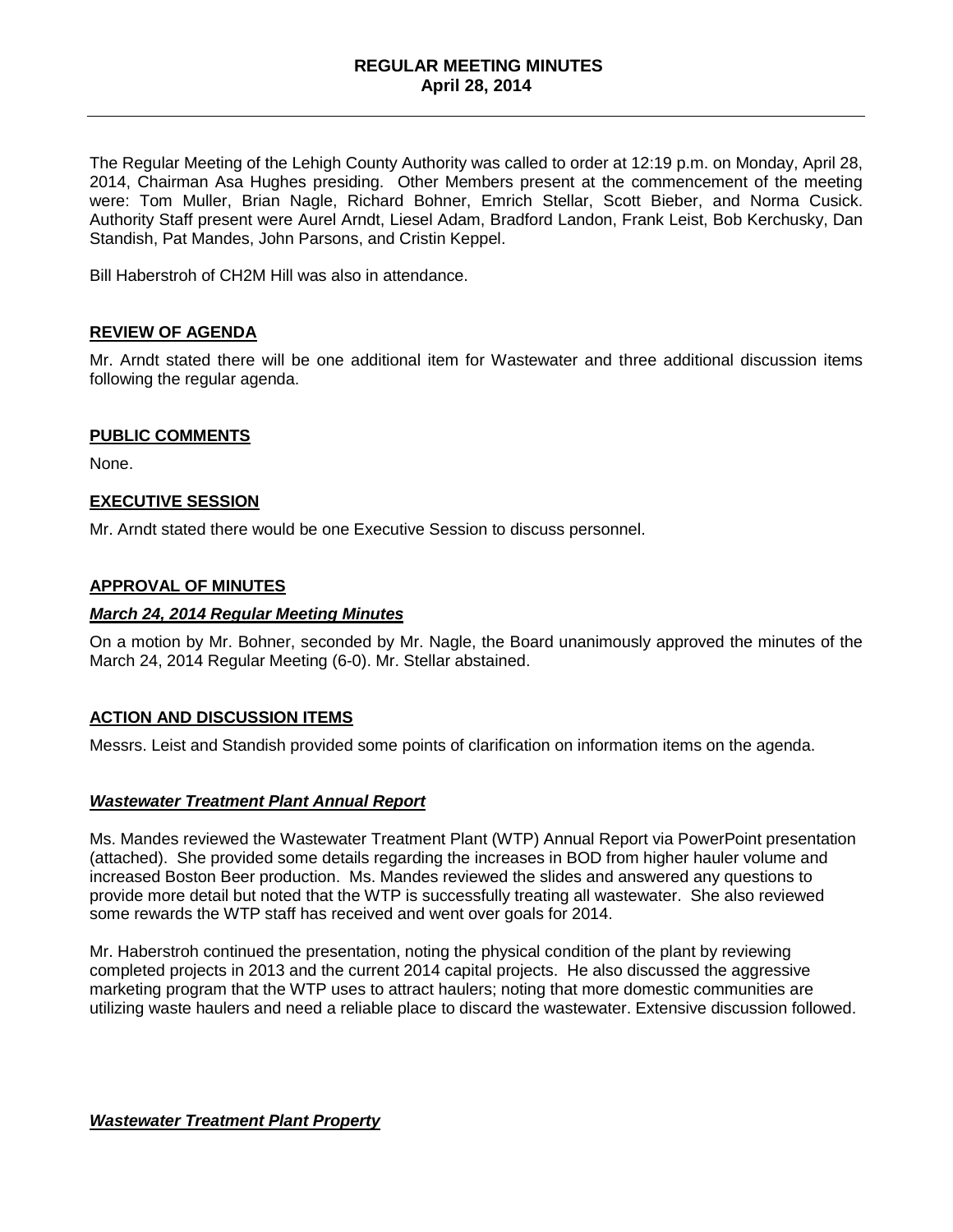Mr. Arndt explained that there is a portion of the land at the WTP that is still owned by the County that the Authority has an option to procure under the original agreement and is the process of completing. The County property was subdivided so that the County retained a parcel with road frontage on Rte. 100. He noted that a potential buyer has come forward for the parcel to be retained by the County who would like to construct on this property and an agreement is currently be negotiated with the County. Discussion followed.

# *Wastewater Rates for Boston Beer (Approval)*

Ms. Mandes explained the current Boston Beer agreement was renewed in September of 2011and rates are adjusted annually and effective from March until February of the following year. The rate is adjusted based on cost of service plus a fixed 1.08 expense coverage ratio. Usage rates are calculated for flow and allocation per 1,000 gallons and BOD, TSS and TKN per pound. Additionally, Boston Beer pays a monthly minimum payment. She referred to the memorandum, noting that over the last year, Boston Beer has increased production by 28%. For 2014, they are anticipating an additional 30% increase from their 2013 production numbers. The 2014 rates were calculated based on their projected increases as well as estimated usages for all other system users. Ms. Mandes asked the Board to approve the proposed rate schedule for 2014.

On a motion from Mr. Bohner, seconded by Mr. Nagle, the Board unanimously approved the 2014 Boston Beer wastewater rates (7-0).

Mr. Haberstroh left the meeting at 1:43 p.m.

# *Allentown Division – Belt Filter Press Rehabilitation – Purchase of OEM Parts (Approval)*

Mr. Parsons referred to the attached memorandum, noting that this is authorization three of four for this project. Specifically, this authorization is to procure replacement parts for belt filter presses numbers two and three, along with a new control panel for press number two. He explained that purchasing these items now will eliminate any markup on the items that a contractor might add to provide that service. Mr. Parsons also noted that these items are obtainable from only one source and typically require a 14 week lead time for ordering; therefore, purchasing now is the best option.

On a motion from Mr. Stellar, seconded by Mr. Muller, the Board unanimously approved the Capital Project Authorization Amendment No. 2 for equipment procurement in the amount of \$499,516 (7-0).

# **SYSTEM OPERATIONS OVERVIEW**

Mr. Standish noted that the roof project at the Water Filtration Plant is going well despite the small delay from the heavy rains this week.

Mr. Kerchusky stated that the cogeneration project with PPL at Kline's Island is in the start-up phase.

# **STAFF COMMENTS**

# *2013 Audit*

Mr. Bielarski provided the Board with a summary handout of the 2014 Authority audit and explained the feedback that staff has received from the auditors. He stated that final edits are being made by the auditor as the Authority must submit a copy to the trustee for the Concession no later than April 30<sup>th</sup>. A final copy of the audit will be provided to the Board.